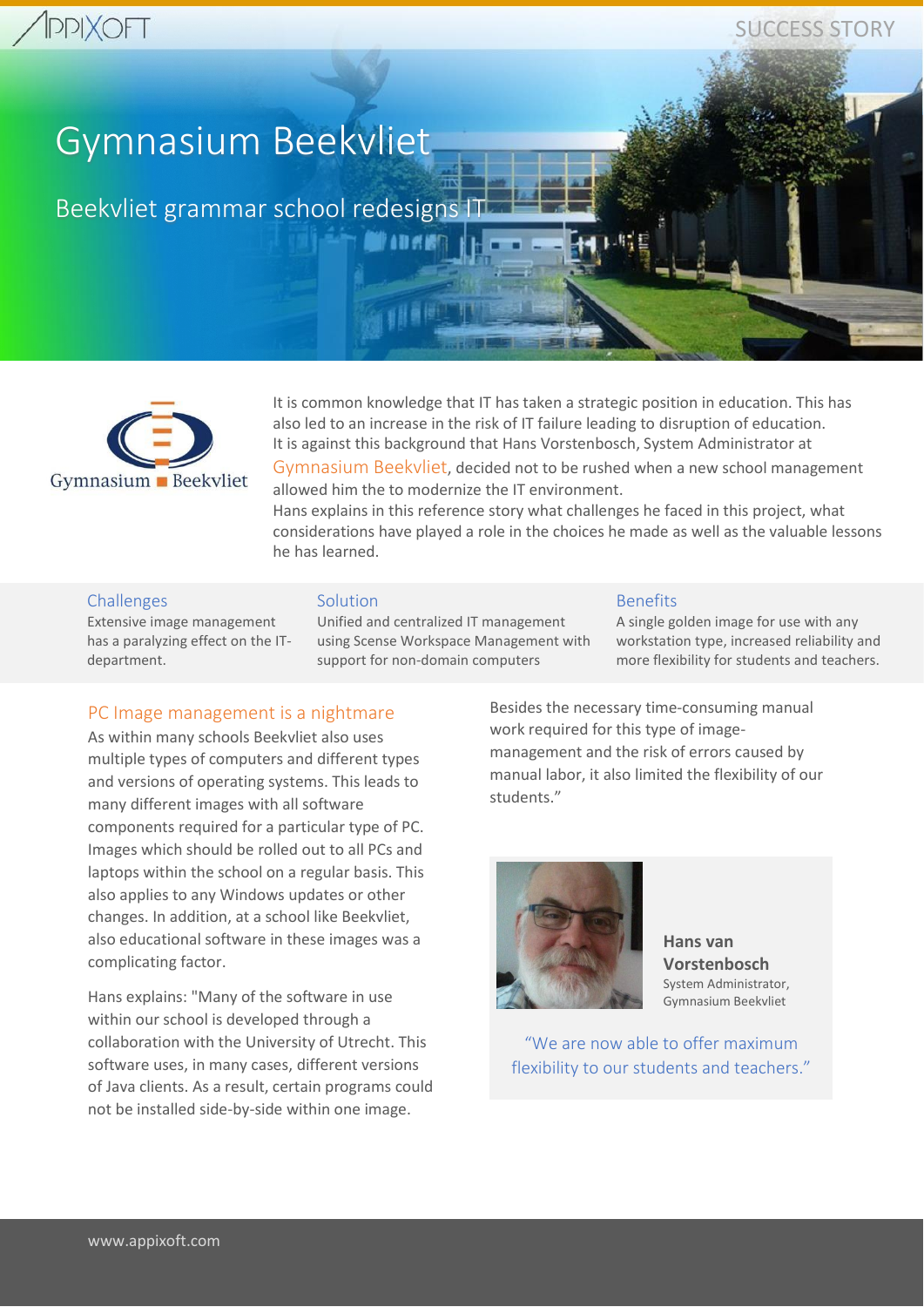

### Failing IT: exam reviews

As a vivid example of the impact of IT failures within its environment Hans discusses the problems he encountered with the software for the CITO Exam Tester, one of the most important exams for Dutch students. Like many other schools in the Netherlands, Beekvliet encountered problems with the installation and the performance of the review-application during the test itself.

"During reviews, students should not be distracted by failing IT"

According to Hans, this is a situation that is unacceptable for students and parents. "These exam reviews are key moments in the lives of students and parents. A lot depends on the results of these reviews and they are therefore often very nervous. The school is very eager to avoid any distraction for the student. If students are distracted because of failing IT , that is very frustrating for everyone involved."

After this experience, and from the need to provide students and teachers with more reliability and flexibility, the IT department was asked to look for new approaches and solutions for desktop management and application distribution.

# IT management within schools must meet two requirements

Within our school we discuss IT approaches from two angles" Hans explains. "From the IT management angle: we strive to keep things as simple and standardized as possible. This approach ensures that we will meet the service levels we want. And from an educational angle that tells us that we should not limit students and teachers in their options."

As an example Hans mentions the lack of disaster recovery capabilities caused by the type of desktop management used within the School. It was very hard, if not impossible, to deploy applications to new workstations within an acceptable amount of time in case of disasters.

#### Common approaches to desktop delivery

Because of the specific IT issues within schools like Beekvliet, a large number of common approaches to desktop delivery were removed from the list after a thorough evaluation. Hans: "Our software is often so specific, our budgets so modest and our demands regarding reliability so high that solutions such as Terminal Services, Citrix and VDI would not meet our demands."

Terminal Services \ Citrix XenApp - For administrative staff a fine solution but not for educational purposes because much of the software that is specifically designed for schools is not suitable for multi-user operation.

Virtual desktops (VDI) - As with most schools Beekvliet has a relatively small budget available for IT investment. Forthis reason, a VDI environment was a bridge too far. In addition, much of the software in use has some integration with a hardware device. Support within a VDI environment is in these cases not always guaranteed.

"Finally, we are able to support the student's laptops. A true win-win situation for both student and IT"

Hosted VDI - This model was also evaluated by Beekvliet and rejected because the necessary reliability of the new environment could not be achieved by using hosted solutions. During exam reviews, the environments MUST run smoothly, 100% of the time. No provider was able to guarantee this reliability.